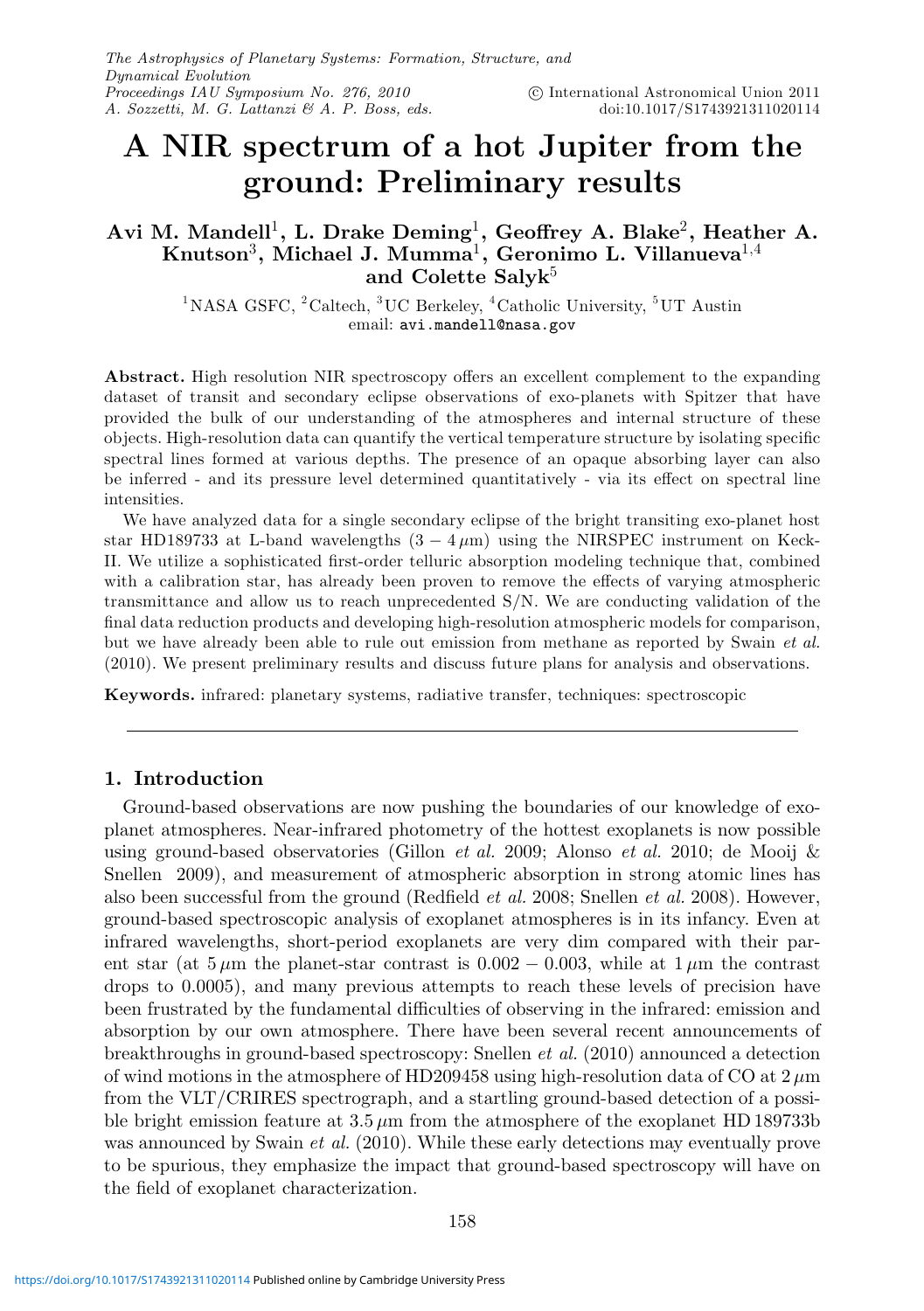With a new generation of extremely large ground-based telescopes now being planned (Hook 2009), achieving successful ground-based spectroscopy of molecular features in exoplanet atmospheres becomes a major priority. Ground-based facilities not only provide a huge increase in collecting power and available observing time, but the resolving power of available instruments covers both low-resolution broad-spectrum instruments as well as high-resolution echelle spectrometers. Increasing spectral resolving power provides increasing diagnostic power with respect to both the chemical and thermal structure of the atmosphere. If ground-based capabilities can be successfully utilized for exoplanet spectroscopy, they can quickly revolutionize our understanding of the atmospheric structure of known exoplanets and eventually prepare us to explore the complex atmospheres of rocky super-Earths in the Habitable Zone.

## **2. Towards A Measurement of The Day-Side Spectrum for HD 189733b at High Resolution**

In this article we describe a new strategy for removing telluric contamination and instrumental systematics to a very high degree, which has enabled us to push to the precision required to measure an exoplanet spectrum  $(S/N > 1000)$  for observations over the full range of near-IR wavelengths  $(1.5 \mu m)$ . We have developed custom data reduction algorithms that enable us to achieve fractional accuracy of less than a part in a thousand at wavelengths with significant telluric absorption at high resolution (see Figure 1). These analysis techniques were previously used to detect new molecular emission features from warm gas in circumstellar disks (Mandell et al. 2008), reaching line-continuum contrast sensitivities of better than 1/2000 at L-band wavelengths. To correct for changing atmospheric conditions and airmass, we utilize terrestrial spectral transmittance models synthesized with the LBLRTM atmospheric modeling code (Clough et al. 2005) based on line parameters from the HITRAN 2008 molecular database updated with the latest spectroscopic parameters (Rothman *et al.* 2009). We fit models for every AB image set, enabling us to compensate for changes over the night and between stellar targets, and we perform the same telluric removal routine on both the science target and the calibration star. The post-telluric removal residuals of the science and calibration stars are then differenced to remove remnant fringes due to internal reflections in the detector and other instrumental artifacts, as well as minor errors in the telluric model such as improper pressure broadening and isotopic ratios.

Stellar absorption features are removed by creating a stellar template from the data, using either a transit/eclipse method or averaging spectra that cover a wide range of radial velocity changes in the planet spectrum due to the rapid motion of hot exoplanets around their parent star. We then subtract this stellar template from each AB set in the data after shifting the template to the correct planetary velocity shift, leaving final residuals for each AB set with only the signal from the planet. We then combine all the residuals, shifting all the residual spectra to compensate for the planet's orbital motion. This relies on an accurate ephemeris for the orbit of the planet; however, this requirement can also allow us to solve for the planetary velocity exactly by fitting a model to the data using different orbital solutions. This process achieves results corresponding to an rms noise only slightly larger (a factor of 1.5) than that expected from the photon statistics.

The first exoplanet we have targeted is HD 189733b, due to its close proximity to the Sun (19 parsecs) and the favorable planet-star contrast expected based on Spitzer observations. We observed the star on July 13, 2009 with NIRSPEC on Keck at a resolving power of  $R = 25,000$ , acquiring a total of 200 images before, during, and after the secondary eclipse. HD 189733 is a main-sequence K-type star, and the 1.1  $M_J$  planet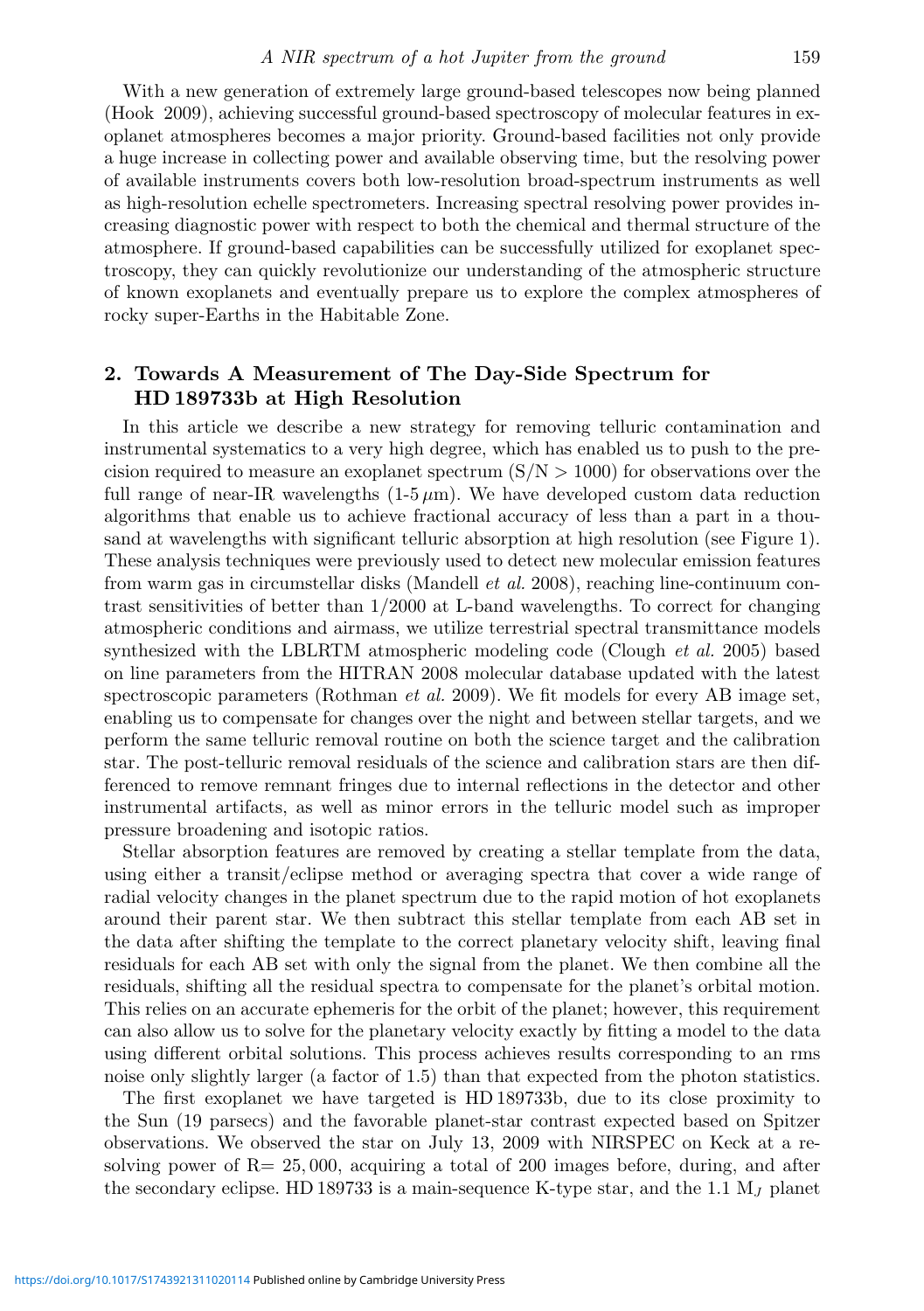

**Figure 1.** Demonstration of our data analysis procedure. In Step 1, synthetic terrestrial atmospheric models (B) are fitted separately to both the science and comparison stars (A). In Step 2, the two sets of residuals (C and D) are then differenced to remove second-order instrumental or atmospheric features, leaving a secondary residual (E). In Step 3, remaining fringing is removed using a Fourier filter (F). This process is repeated for each AB set. In Step 4, stellar features are removed by subtracting the residuals from data during the eclipse of the planet (F2) from the combined residuals of the out-of-eclipse data (F1). The fractional accuracy on the stellar continuum in the final residuals is greater than 1 part in 1000.

orbits in a circular orbit at 0.03 AU. We chose to observe a secondary eclipse of the planet at L-band wavelengths  $(3 - 4 \mu m)$ ; our current wavelength coverage spans 4 spectral orders between  $3.25 \,\mu \text{m}$  and  $3.8 \,\mu \text{m}$ , each covering  $0.05 \,\mu \text{m}$ . For observations of the day-side of hot exoplanets, longer wavelengths provide the best planet-star contrast, and sky background levels are still relatively low at these wavelengths. The second important advantage of the L-band spectral region is the large number of strong transitions of molecular species such as  $H_2O$ , CH<sub>4</sub>, and other simple molecules present. We primarily target spectroscopic features of water because it is abundant in hot Jupiters, and has many hundreds of well-determined "hot" transitions (Barber *et al.* 2006) that we expect to be prominent in the exoplanet spectrum, but not excited in the telluric spectrum. The spectral coverage will also include methane near  $3.3 \mu m$ , as well as additional trace species such as OH  $(3.28 \,\mu\text{m})$  and  $H_3^+$   $(3.67 \,\mu\text{m})$ , both of which are observed in Solar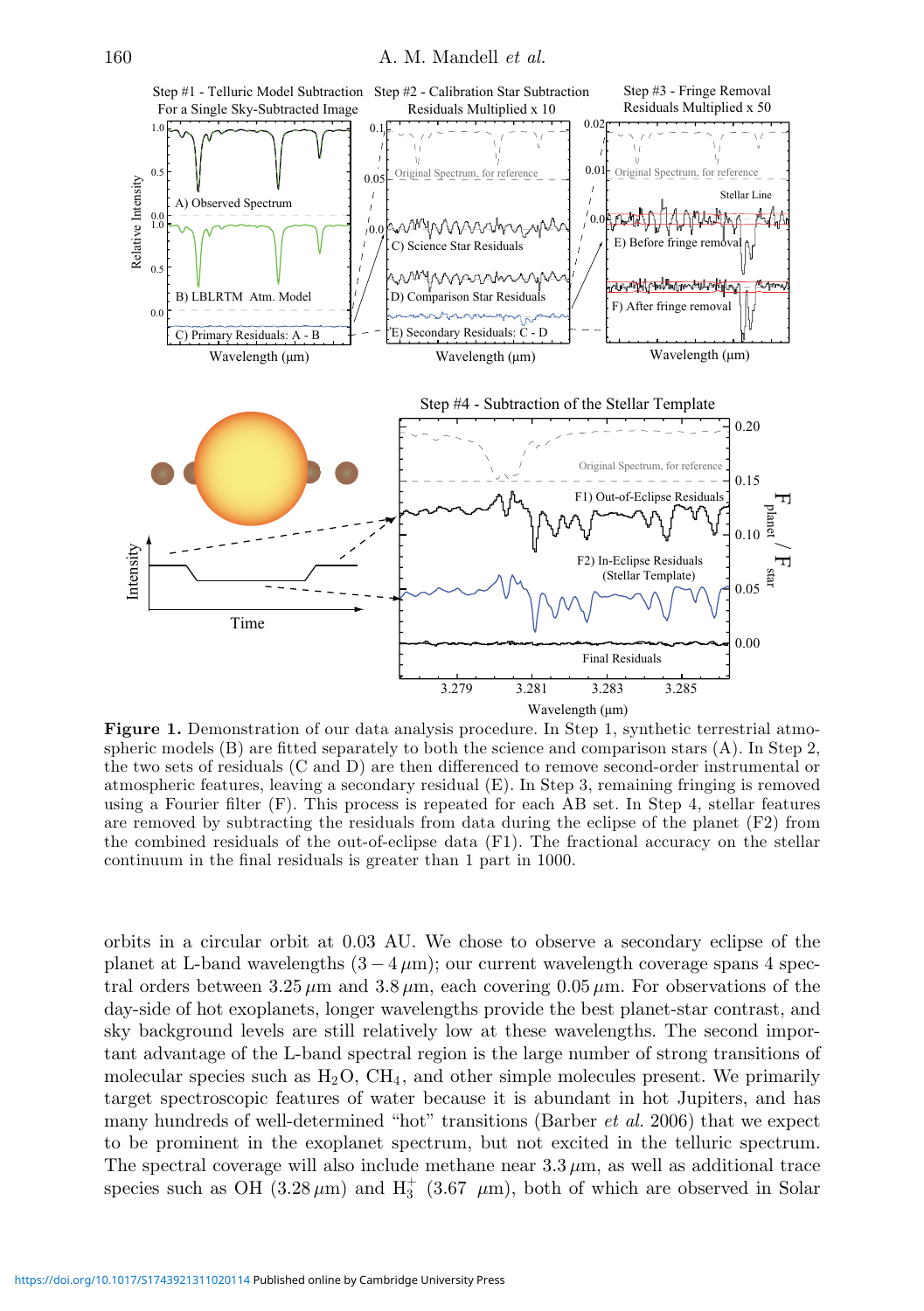

Figure 2. Results from our data reduction, with candidate molecular models for methane using the CH4@Titan line lists overplotted. The upper black trace is the original data, and the bottom black trace are our residuals after removing telluric and stellar features, shifting the data to the correct radial velocity and combining it, and then removing large-scale gradients in the continuum with a high-pass filter. We detect no emission at any of the expected positions, with upper limits more than 10 times below the total intensity of the expected emission for each model.

System objects and which may be excited by radiative pumping in the upper atmosphere of the exoplanet (cf. Shkolnik et al. (2006)).

#### 2.1. Non-Detection of Expected Bright L-Band Emission

Our data has a theoretical contrast limit of 0.0005, and our current analysis reaches an rms of 0.0011. This is not sufficient to detect an unambiguous spectrum of the planet based on the expect line-to-continuum contrast from models, but our current level of precision allows us to easily search for evidence of the bright non-LTE emission from the exoplanet HD 189733b at  $3.25 \mu m$  recently reported by Swain *et al.* (2010) based on observations at low spectral resolving power  $(\lambda/\delta \lambda \approx 30)$ . Non-LTE emission lines from gas in an exoplanet atmosphere will not be significantly broadened by collisions, so the measured emission intensity per resolution element must be substantially brighter when observed at high spectral resolving power, and we should be able to easily detect and characterize any planetary emission. We modeled the expected signal using ro-vibrational emission models of molecular species with transitions in the relevant wavelength region using a wide range of rotational excitation temperatures and vibrational level intensities, scaled to the results presented by Swain *et al.* (2010), in order to predict the line flux required at high resolution. We then compared it to our data; no flux was present at any of the expected transition frequencies between  $3.27$  and  $3.31 \mu$ m, with upper limits 30 times smaller than the expected line fluxes, and similar limits were set for the other spectral orders we analyzed (Mandell *et al.* 2011).

The conditions that would lead to broad emission features beyond our detection limits are extremely difficult to reconcile with realistic models and previous observations. Additionally, our analysis indicates that the emission, if real, is too bright to be produced by fluoresence. Our wavelength region, even including all four spectral orders from our data, only covers a small section of the spectrum published by S10, and we cannot rule out an emission mechanism that produces flux outside our band passes. Additionally, we cannot rule out an exotic highly time-variable stellar emission process such as chargedparticle excitation due to flares. However, we regard these explanations as improbable,